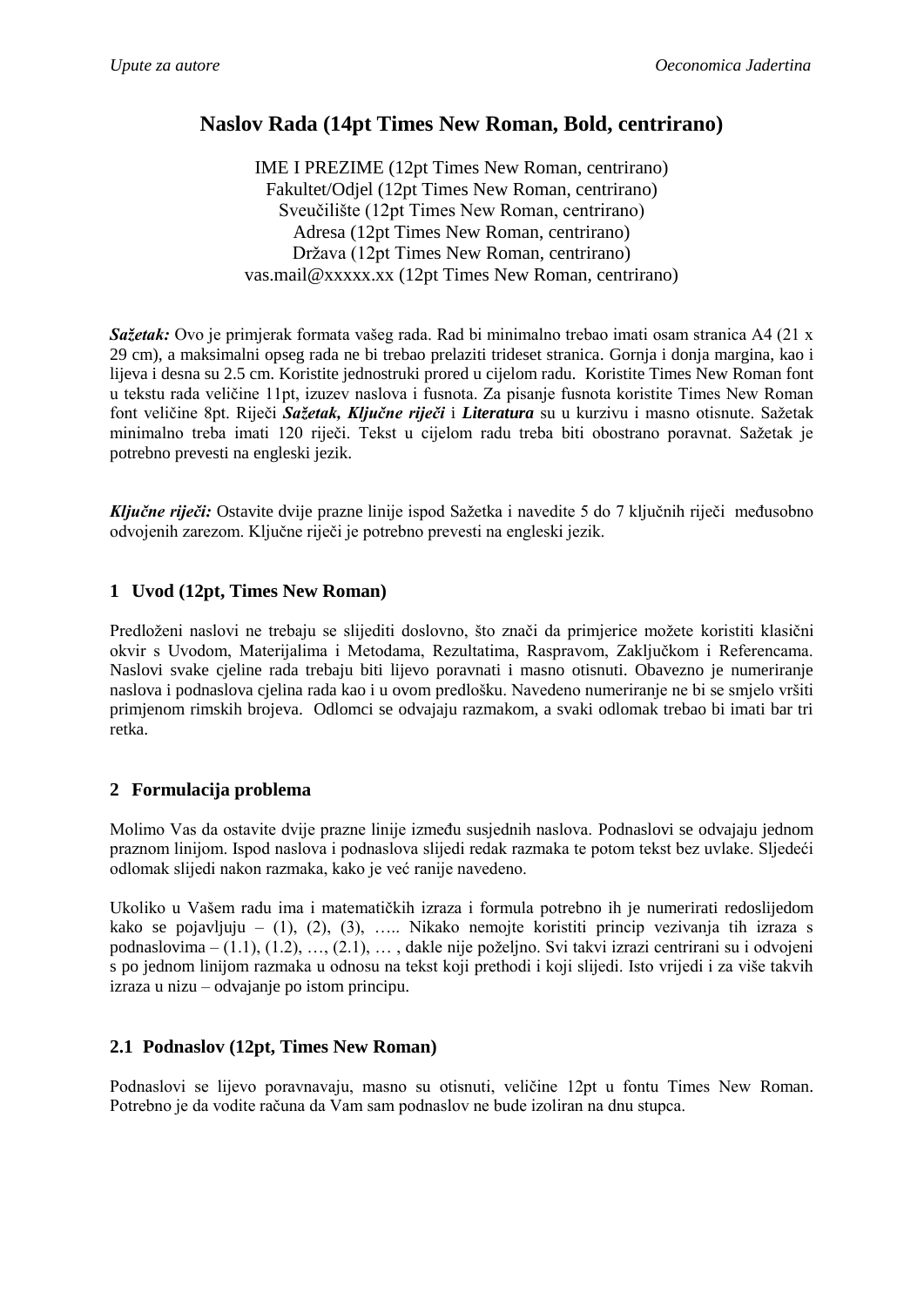### **2.1.1 Pod-podnaslov (11pt, Times New Roman)**

Kada trebate koristiti i daljnju podjelu unutar neke cjeline, za pod-podnaslove koristite Times New Roman veličine 11pt, masno otisnut i lijevo poravnat. Daljnja podjela cjelina nije poželjna i neće se prihvaćati.

### **3 Rješenje problema**

Slike i tablice trebaju se referencirati kako slijedi: Slika 1, Slika 2, Slika 3, …., Tablica 1, Tablica 2, Tablica 3, …. Svaka referenca slike sadrži i opis slike (što slika predstavlja) i eventualno izvor odakle je preuzeta, u slučaju da je riječ o slikama kojima niste autori/ce. Isto vrijedi i za tablice, što podrazumijeva da se pored oznake tablice nalazi i njezin naziv ili kratko objašnjenje što predstavlja, uz navođenje izvora za slučajeve preuzetih tablica.

Slike se centriraju, kao i njihovi izvori koji se nalaze ispod same slike. Tablice su također centrirane sa svojim referencama, s tim što se referenca tablice nalazi iznad same tablice.

U slučajevima da vaš rad značajno odstupa od navedenih specifikacija, tajnica časopisa će Vas na to upozoriti i zamoliti da uredite rad prema ovim uputama. U slučaju da ni nakon toga Vaš rad nije u skladu s traženim formatom, tada ne može biti uključen u izdanje časopisa.

## **4 Zaključak**

Sve Literatura u tekstu rada, kao i na kraju u samom popisu istih, navode se po harvardskom sustavu citiranja i referenciranja – u ovoj uputi, pod popisom Literatura, navedeni su samo neki najčešći primjeri. Molimo Vas da ove preporuke slijedite što vjernije kako bismo osigurali uniformnost svih radova koji će se objavljivati u ovom časopisu. Zahvaljujemo na Vašoj suradnji i doprinosu.

### *Literatura:*

Boughton, J.M., (2002), The Bretton Woods Proposal: An Indepth Look, *Political Science Quarterly*, 42 $(6)$ , pp.564 – 578.

Carter, F. & Neville, T. , (2008a), Quantum Reality of Genetics, Nature, 454(7193), pp. 234 – 250.

Chung‐Lung, H., Chi‐Chun, L., Chin‐Long, T., (2004), Mobile Privacy and Identity Menadžment, Rožić, N. & Begušić, D. eds., Proceedings of 12th International Conference on Software, Telecommunications and Computer Networks, SoftCOM 2004, Split – Dubrovnik, Croatia – Venice, Italy, October 10 – 13, 2004., Split: University of Split, pp.  $17 - 21$ .

Clinch, P. (2001), Using a Law Library:A Student's Guide to Legal Research Skills, 2nd ed., London:Blackstone.

Foster, H. et al., (2008), Perception and Mind, *Science*, 321(5884), pp. 121 – 145.

Hamill, C., (1999), Academic Essay Writing in the First Person: A Guide for Undergraduates, Nursing Standard, [Online], 13 (44), pp. 38-40., <raspoloživo na: http://libweb.anglia.ac.uk/ejournals/333>, [pristupljeno 20. 07. 2005.].

Kirk, J. & Munday, R.J. (1988), Narrative Analysis, 3rd ed., Bloomington: Indiana University Press.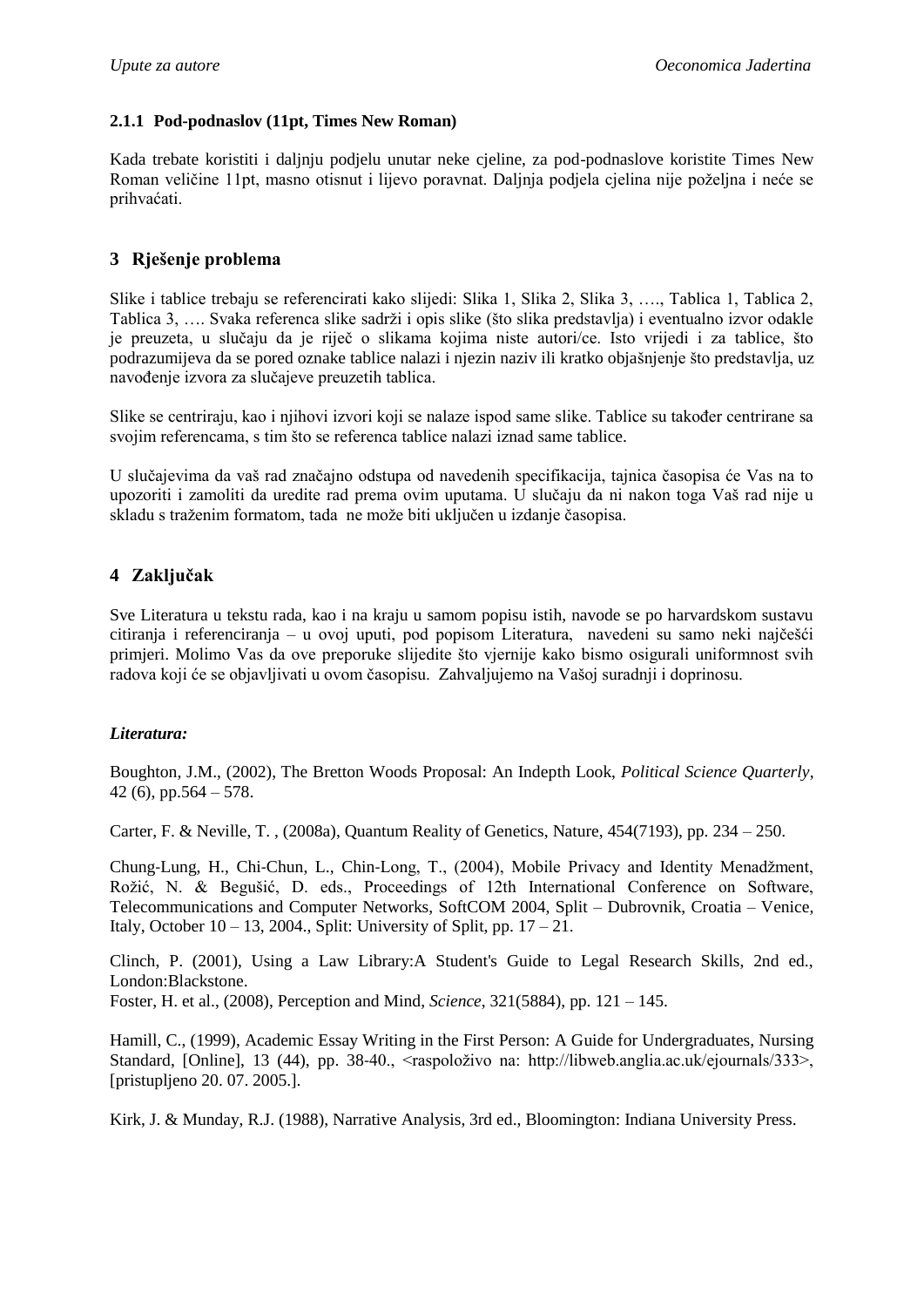# **Title of the Paper (14pt Times New Roman, Bold, Centred)**

AUTHOR'S NAME (12pt Times New Roman, CAPITAL LETTERS, centred) Faculty / Department (12pt Times New Roman, centred) University (12pt Times New Roman, centred) Address (12pt Times New Roman, centred) Country (12pt Times New Roman, centred) your.mail@xxxxx.xx (12pt Times New Roman, centred)

*Abstract*: This is a sample paper template. Please use the following settings. Page format must be size A4 (21 x 29 cm). The length of the paper should be in the range of eight to maximum thirty pages. Top, bottom, left and right margins are 2.5 cm. Use single line spacing throughout your paper. Use font Times New Roman 11pt, except in the title and footnotes. All footnotes should be single-spaced 8-point Times New Roman. The words Abstract, Key words and References are in italics and bold. The Abstract should have at least 120 words. The text should be justified throughout the paper.

*Key words*: Leave two blank lines after the Abstract and list 5 to 7 key words, separated by commas

## **1 Introduction (12pt, Times New Roman)**

It is not necessary to follow the suggested headlines strictly. For instance, you may use the standard framework including Introduction, Materials and methods, Results, Discussion, Conclusion(s) and References. Headings should be aligned left and bold-faced. Headings and subheadings should be in "Sentence case" and numbered using Arabic numerals as in this template. Paragraphs are separated by a blank line, each paragraph containing at least three lines.

### **2 Problem formulation**

Please leave two blank lines between the neighbouring headings. Subheadings are separated by a blank line. Headings and subheadings are followed by a blank line. The text follows without indentations. As it has been already said, the next paragraph is preceded by a blank line.

Mathematical equations, formulae and other expressions should be numbered sequentially, as they appear, i.e.  $(1)$ ,  $(2)$ ,  $(3)$ ,  $\ldots$  Please avoid the principle of linking these expressions with the subheadings, hence  $(1.1)$ ,  $(1.2)$ , ...,  $(2.1)$ , ... should be avoided. These expressions are centred and separated by one blank line from the preceding and following text. The same goes for a series of expressions – they are separated following the same principle.

## **2.1 Subheading (12pt, Times New Roman)**

For subheadings use 12pt Times New Roman, bold. Subheadings should be in "Sentence case", aligned left and numbered using Arabic numerals. Make sure your subheading is not left isolated at the bottom of the page.